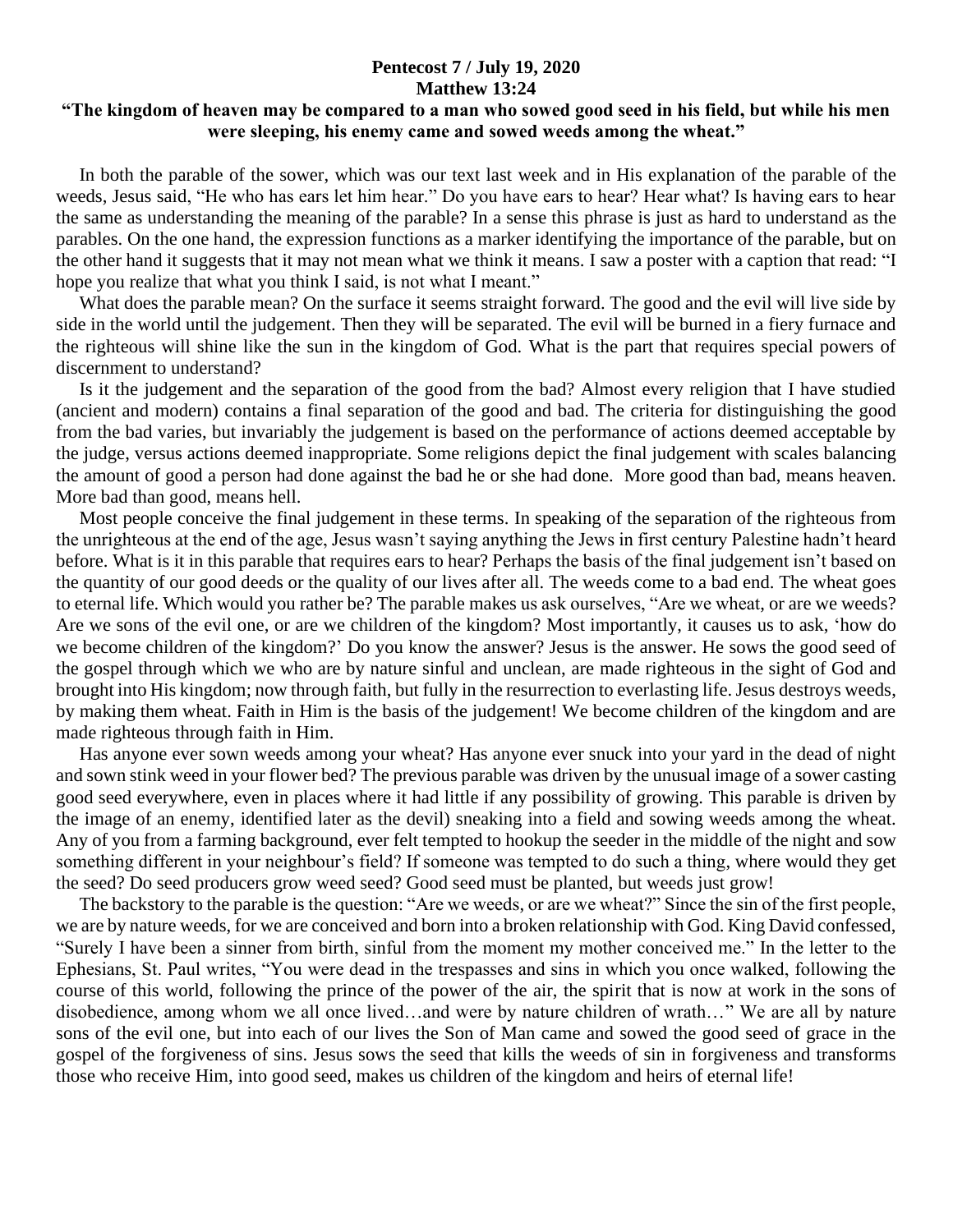Which would we rather be, weeds or wheat? At the end of the parable, the weeds are cast into a furnace and burned. If we are by nature weeds and sons of the evil one, everyone who has ears to hear should ask, 'How do we become wheat? How do we become children of the kingdom?" The one who sows the seed is the Son of Man. The seed He sows transforms people from being sons of the evil one, children of wrath by nature, into children of God. The seed that brings about this transformation is the gospel of grace, which creates faith in the hearts of those who believe.

 These two parables are about the power of God's word in the gospel to transform those who believe into children of God. The gospel of grace has the power to make the hearts of those who receive it fertile soil, so that faith germinates, comes to life, takes root, grows and fills a person's life. The gospel of grace has the power to uproot weeds of sin, doubt and disbelief.

 Consider the change in the disciples' faith from the time when Jesus called them to follow Him, to the way we see them express their faith in the book of Acts. When Jesus spoke these parables their understanding wasn't much different than the crowds; and their faith was smaller than a mustard seed. By the power of the word they became men of deep faith, who gave their lives in service to Christ. The Christian Church is built on the foundation of the apostles, with Jesus being the cornerstone. Jesus changed these men from unbelievers to believers, from weeds to wheat, from children of wrath to children of the kingdom, by sowing the seed of the gospel of grace in their hearts. Jesus sows the seed of the gospel of grace in our hearts, so faith would take hold in our hearts and produce a harvest of eternal life!

 The parable ends with the righteous shining like the sun in the kingdom of the Father. Everyone who has ears to hear should ask, 'How do we remain sons of the kingdom?' This parable was directed at two groups of people. The crowds that saw Jesus' signs, heard His teaching, but who still remained unbelievers. This included a number of Jesus' followers. There was also a smaller group of disciples who believed He was the Christ, but who struggled to understand both what that meant and His teachings. We become children of the kingdom through the word that creates faith in our hearts. We remain children of the kingdom, by allowing Jesus to continuously reseed our hearts with the gospel of grace, received through the word and sacraments. This parable is a warning to take the word of grace to heart and to believe in Jesus. This parable is a call to continue in the word. It is by the power of the word that faith grows, matures and comes to fruition in eternal life.

 Parables are meant to challenge our conventional way of thinking. They show us that God's thoughts are not our thoughts and that in order to have insight we must have the mind of Christ. It is through the word that we gain insight into the mind of Christ and understand the ways of God. Many people who heard Jesus gave up listening, because they didn't understand His teaching or like His words. Those who persisted grew in faith and in understanding. These received a place in the kingdom and share in eternal life at the end of the age. When we abide in the word, the Holy Spirit deepens our faith, increases our understanding and ultimately brings faith to fruition in eternal life in the kingdom of the heavenly Father.

 The quality God values most in human beings is faith. God wants people to believe in Him and to believe Him. He created us to believe in Him and to believe Him. God created every creature in the heavens, on the earth and under the earth. Jesus said that God is aware of the sparrows and not one falls without His awareness. Yet God didn't give the sparrows any sense of awareness of Him. Humans are the only creature that have an awareness of the presence of God. God created human beings to know Him. And despite the terrible effect sin has had on the divine/human relationship, we still have a sense of the divine and feel a need to connect with God. God makes Himself known to us through His word. In scripture God reveals Himself so we would believe that He is and believe He is what He says.

 That's why the word is so important. That's why the Son of Man sows the good seed of the word. And that's why it's so important that we take the word to heart, gladly hear and learn it, ponder it, pray it and believe it. The Psalmist sang, "Your word O Lord is a light to my feet and a lamp to my path." The word leads us to Jesus in whom God fully reveals Himself as love, forgiveness and life to those who believe.

 His word is the most remarkable seed. His word clears rocks and uproot weeds from the human heart. His word creates good soil in the human heart, so that faith can germinate, blossom, grow and produce a bountiful harvest in time and receive a harvest of life in eternity. His word is the most effective weed killer. His word kills weeds in the most amazing, unconventional way; by changing them into wheat.